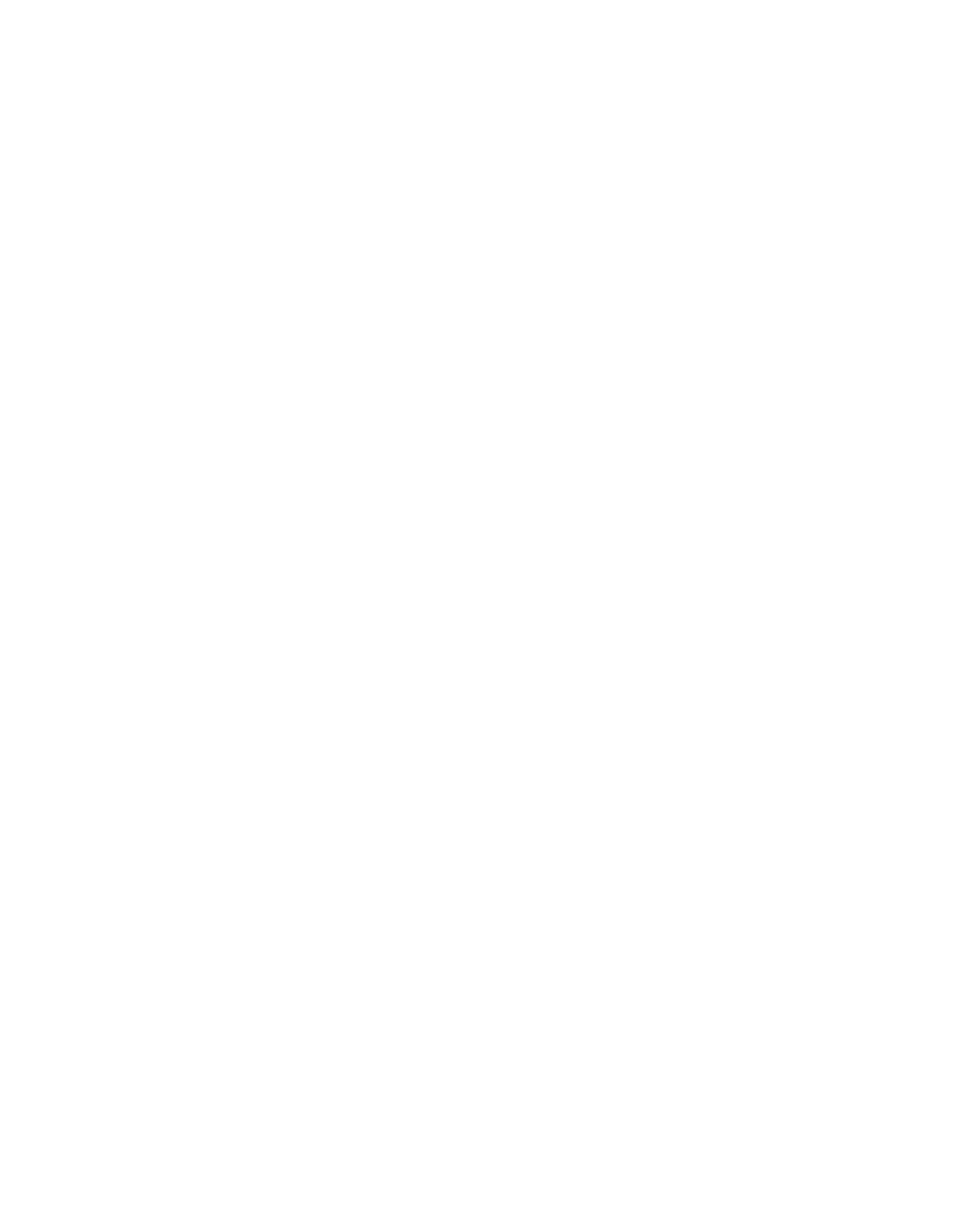## **20.0 References**

References cited in the text, tables, and graphics of this manual are provided below.

73 FR 41318. Small Takes of Marine Mammals Incidental to Specified Activities; Port of Anchorage Marine Terminal Redevelopment Project, Anchorage, Alaska. National Marine Fisheries Service. Vol. 73, No. 139:41318-41330.

76 FR 4300. Takes of Marine Mammals Incidental to Specified Activities: Taking Marine Mammals Incidental to a Test Pile Program. National Marine Fisheries Service. Vol. 76, No. 16:4300-4322.

77 FR 61938 . Endangered and Threatened Wildlife and Plants; Listing Taylor's Checkerspot Butterfly and Streaked Horned Lark and Designation of Critical Habitat; Proposed Rule. Vol. 77 No. 197. 61938-62058.

79 FR 19760. Endangered and Threatened Wildlife and Plants; Threatened Species Status for the Olympia Pocket Gopher, Roy Prairie Pocket Gopher, Tenino Pocket Gopher, and Yelm Pocket Gopher, With Special Rule. Vol. 79, No. 68. 19760-19796.

86 FR 34270. Endangered and Threatened Wildlife and Plants; Endangered and Threatened Wildlife and Plants; Draft Recovery Plan for Four Subspecies of Mazama Pocket Gopher Vol. 86, No. 122. 34269 -34271.

Abernethy, C.S., B.G. Amidan, and G.F. Cada. 2003. Fish Passage Through a Simulated Horizontal Bulb Turbine Pressure Regime: A Supplement to "Laboratory Studies of the Effects of Pressure and Dissolved Gas Supersaturation on Turbine-Passed Fish". Prepared for the U.S. Department of Energy. Pacific Northwest National Laboratory. Richland, Washington.

Altman, B. 1999. Status and conservation of state sensitive grassland bird species in the Willamette Valley. Unpubl. report to: Oregon Dept. of Fish and Wildlife, Corvallis, OR. 60 pp.

Anderson, James J. 1992. Assessment of the Risk of Pile Driving to Juvenile Fish. Presentation to the Deep Foundations Institute, October 10–12, 1992, Seattle, Washington.

Arkoosh, M.R., E. Casillas, E. Clemons, A.N. Kagley, R. Olson, P. Reno, and J.E. Stein. 1998. Effect of pollution on fish diseases: Potential impacts on salmonid populations. Journal of Aquatic Animal Health 10(2):182-190.

Au, W.W. and M.C. Hastings. 2008. Principles of Marine Bioacoustics. Spring Science, LCC.

Bain, D.E. and M.E. Dahlheim. 1994. Effects of masking noise on detection thresholds of killer whales. In T.R. Loughlin (ed.), *Marine Mammals and The Exxon Valdez*. Academic Press, New York. 243-256.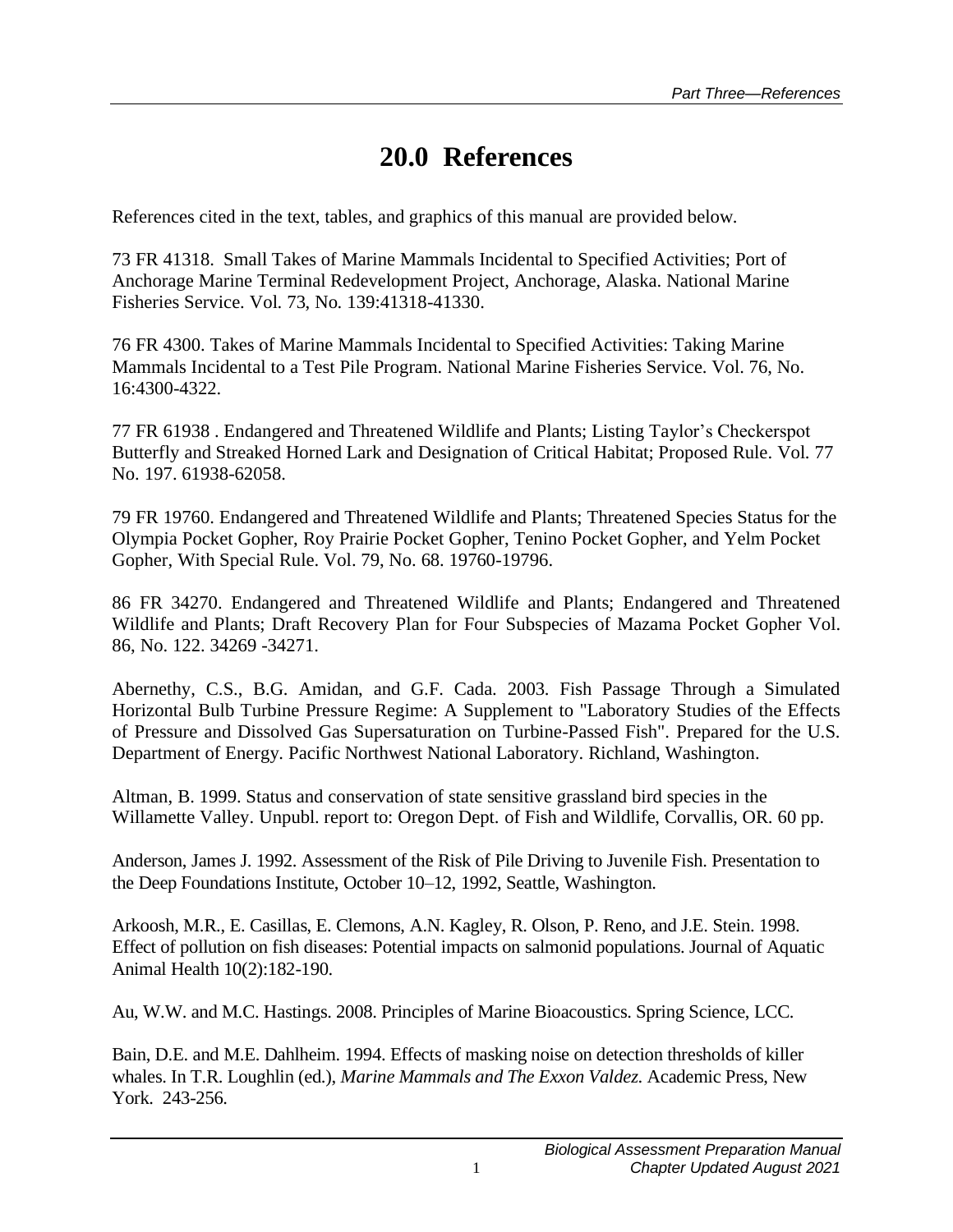Baldwin, D.H., J.F. Sandahl, J.S. Labenia, and N.L. Scholz. 2003. Sublethal effects of copper on coho salmon: impacts on nonoverlapping receptor pathways in the peripheral olfactory nervous system. Environmental Toxicology and Chemistry 22(10):2266-2274.

Bash, J., C. Berman, and S. Bolton. 2001. Effects of turbidity and suspended solids on salmonids. Center for Streamside Studies, University of Washington, Seattle, Washington. <http://www.wsdot.wa.gov/research/reports/fullreports/526.1.pdf>

Barnard, R. J., J. Johnson, P. Brooks, K. M. Bates, B. Heiner, J. P. Klavas, D.C. Ponder, P.D. Smith, and P. D. Powers. 2013. Water Crossings Design Guidelines, Washington Department of Fish and Wildlife, Olympia, Washington. [http://wdfw.wa.gov/publications/01501/wdfw01501.pdf.](http://wdfw.wa.gov/publications/01501/wdfw01501.pdf)

Berg, L. and T.G. Northcote. 1985. Changes in territorial, gill-flaring, and feeding behavior in juvenile coho salmon (*Oncorhynchus kisutch*) following short-term pulses of suspended sediment. Canadian Journal of Fisheries and Aquatic Sciences 42:1410-1417.

Bjornn, T.C. and D.W. Reiser. 1991. Habitat requirements of salmonids in streams. American Fisheries Society Special Publication 19:83-138.

Bjornn, T.C., M.A. Brusven, M. Molnau, F.J. Watts, R.L. Wallace, D.R. Neilson, M.F. Sandine, and L.C. Stuehrenberg. 1974. Sediment in streams and its effects on aquatic life. University of Idaho, Idaho Water Resource Research Institute, Technical Completion Report, Project B-025-IDA, Moscow, Idaho.

Blair, S.I., Barlow, C.H. and McIntyre, J.K., 2021. Acute cerebrovascular effects in juvenile coho salmon exposed to roadway runoff. Canadian Journal of Fisheries and Aquatic Sciences, 7*8*(2), pp.103-109.

Brusven, M.A. and K.V. Prather. 1974. Influence of stream sediments on distribution of macrobenthos. Journal of the Entomological Society of British Columbia 71:25-32.

Buchanan, D.V. and S.V. Gregory. 1997. Development of water temperature standards to protect and restore habitat for bull trout and other cold water species in Oregon. In W.C. Mackay, M.K. Brewin, and M. Monita, eds. Friends of the Bull Trout Conference Proceedings. P8.

Buck, E.H. 1995. Acoustic Thermometry of Ocean Climate: Marine Mammal Issues. CRS Report for Congress (95-603 ENR. National Council for Science and the Environment (NCSE). Available at: [www.dtic.mil/get-tr-doc/pdf?AD=ADA466194](http://www.dtic.mil/get-tr-doc/pdf?AD=ADA466194)

Bullard, W.E., Jr. 1965. Role of watershed management in the maintenance of suitable environments for aquatic life. Pages 265-269 *in* C.M. Tarzwell, editor. Biological Problems in Water Pollution: Transactions of the Third Seminar, Cincinnati, Ohio. U.S. Department of Health, Education, and Welfare, Public Health Service.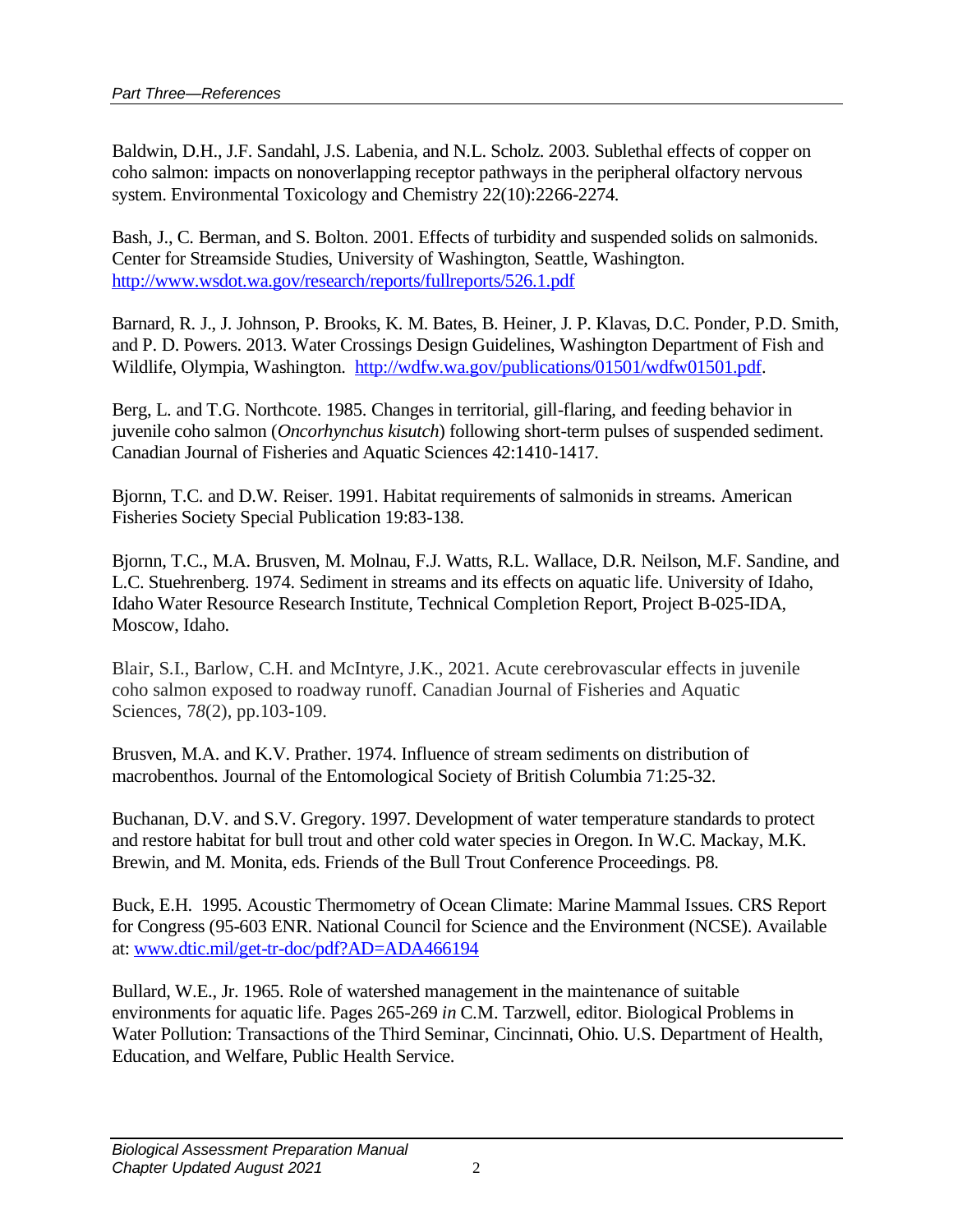Burgess, W.C. and S.B. Blackwell. 2003. Acoustic Monitoring of Barrier Wall Installation at the Former Rhône-Poulenc Site, Tukwila, Washington. Greeneridge Sciences, Inc., Report 290-1.

California Department of Fish and Wildlife. 2005. The Status of Rare, Threatened, and Endangered Plants and Animals of California 2000-2004. Accessed: May 2, 2013. http://www.dfg.ca.gov/wildlife/nongame/t\_e\_spp/new\_te\_rpt.html

\_\_\_\_\_\_. 2015. Technical Guidance for Assessment and Mitigation of the Hydroacoustic Effects of Pile Driving on Fish.

Cavanaugh, W.J. and G.C. Tocci. 1998. Environmental Noise. Published in E.S.C., USC Journal of Public Affairs, Vol. 1 Num. 1, Los Angeles, California.

Cederholm, C.J., L.C. Lestelle, B.G. Edie, D.J. Martin, J.V. Tagart, and E.O. Salo. 1978. The Effects of Landslide Siltation on the Salmon and Trout Resources of Stequaleho Creek and the Main Clearwater River, Jefferson County, Washington, 1972-1975. University of Washington, Fisheries Research Institute, Final Report FRI-UW-7804, Seattle, Washington.

Chapman, C.J. and A.D. Hawkins. 1973. A Field Study of Hearing in the Cod, *Gadus morhua*. J. Comp. Physiol. 85:147–67.

Cooper, J. 1982. Methods of reducing mortality of seabirds caused by underwater blasting. Cormorant 10:109-113.

Cordone, A.J. and S. Pennoyer. 1960. Notes on silt pollution in the Truckee River Drainage. California Fish and Game, Inland Fisheries Administrative Report 60-14, Sacramento, California.

Dahl, P.H., P.G. Reinhall, and M.L. Stockham. 2010. Analysis of the Port Townsend In-water Acoustic Background. WSDOT Technical Report. December 2, 2010.

Dahl, P.H. P.G. Reinhall and D.M. Farrell. 2012. Transmission loss and range, depth scaled associated with impact pile riving. Proceedings of the  $11<sup>th</sup>$  European Conference on Underwater Acoustics.

Dahl, P.H., J. Laughlin, and D.R. Dall'Osto. 2016. Final Report: Measurements of Pile Driving Noise from Control Piles and Noise-Reduced Piles at the Vashon Island Ferry Dock. University of Washington. February 3, 2016.Delaney, D.K. and T.G. Grubb. 2003. Effects of Off-Highway Vehicles on Northern Spotted Owls: 2002 Results. A report to the State of California Department of Parks and Recreation, Off-Highway Motor Vehicle Recreation Division, Contract No. 4391Z9-0-0055.

Ecology. 2004. Stormwater Management Manual for Eastern Washington. Washington Department of Ecology.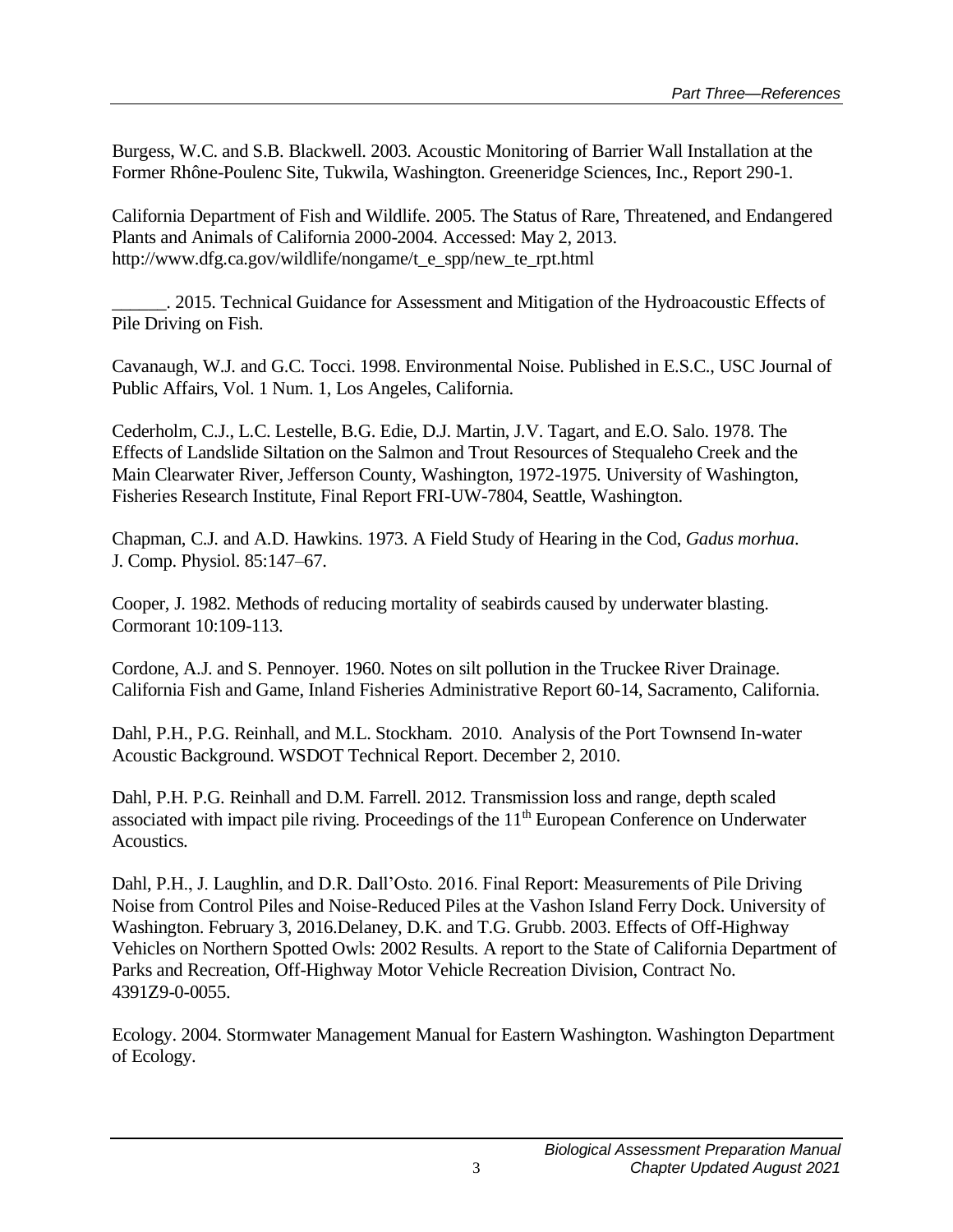\_\_\_\_\_\_. 2018. Stormwater Management Manual for Western Washington. Washington Department of Ecology.

Eisler, R. 1998. Copper Hazards to Fish, Wildlife, and Invertebrates: A Synoptic Review. United States Geological Survey, Biological Resources Division, Patuxent Wildlife Research Center, Biological Science Report USGS/BRD/BSR-1998-0002, Laurel, Maryland. 120 p. < [http://www.pwrc.usgs.gov/eisler/CHR\\_33\\_Copper.pdf](http://www.pwrc.usgs.gov/eisler/CHR_33_Copper.pdf)

Enger, P.S. 1981. Frequency Discrimination in Teleosts—Central or Peripheral? Pp. 243–255 *in*: W.N. Tavolga, A.N. Popper, and R.R. Fay [ed.], Hearing and Sound Communication in Fishes. Springer Verlag, New York.

Entranco Inc., and Hamer Environmental. 2005. Marbled murrelet hazing report - SR 104 Hood Canal Bridge east-half replacement and west-half retrofit project. Washington State Department of Transportation, May 2005. 22 + appendices pp.

Environmental Protection Agency (EPA). 1978. Protective Noise Levels: Condensed Version of EPA Levels Document. Office of Noise Abatement and Control. EPA 550/9-79-100.

\_\_\_\_\_\_. 1980. Ambient Water Quality Criteria for Copper - 1980. EPA, Publication 440/5-80-036, Washington, D.C. (October 1980). 162 p.

\_\_\_\_\_\_. 2007. Aquatic Life Ambient Water Quality Criteria for Copper – 2007 Revision. EPA Publication EPA-822-R-07-001. Washington, D.C. (February 2007). 204 p.

Escude, L. 2012. Concrete Pier Demolition Underwater Sound Levels: SR 303 Manette Bridge Project. Washington State Department of Transportation, 2012.

\_\_\_\_\_\_. 2017. Concrete Pier Demolition Underwater Sound Levels: SR 520 East Approach Bridge Demolition. Washington State Department of Transportation.

Federal Highway Administration. 2011. Construction Noise Handbook. [http://www.fhwa.dot.gov/environment/noise/construction\\_noise/handbook/handbook09.cfm](http://www.fhwa.dot.gov/environment/noise/construction_noise/handbook/handbook09.cfm)

Federal Transit Administration (FTA). 2006. Transit Noise and Vibration Impact Assessment Guidance FTA-VA-90-1003-06.

Feist, Blake E., J.J. Anderson, and R. Myaamoto. 1992. Potential Impacts of Pile Driving on Juvenile Pink (*Oncorhynchus borbuscha*) and Chum (*O. keta*) Salmon Behavior and Distribution. FRI-UW-9603. University of Washington, School of Fisheries, Fisheries Research Institute.

Fitch, J.E., and P.H. Young. 1948. California Fish and Game 34(2):53-70.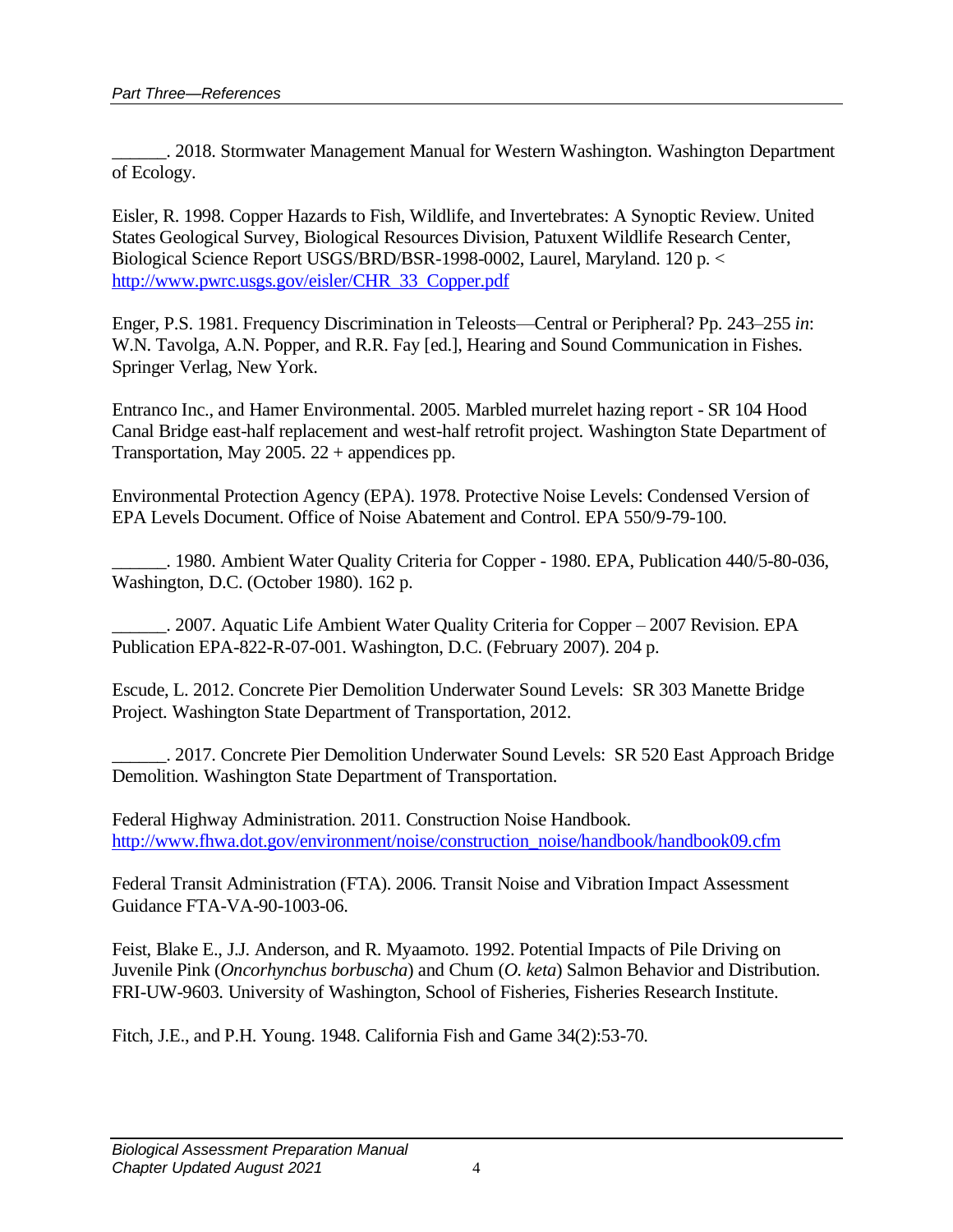Flint, P., J.A. Reed, J.C. Franson, T.E. Hollmen, J.B. Grand, M.D. Howell, R.B. Lanctot, D.L. Lacroix, and C.P. Dau. 2003. Monitoring Beaufort Sea waterfowl and marine birds. U.S. Geological Survey, Alaska Science Center, OCS Study MMS 2003-037, Anchorage, AK. 125 pp.

Frissell, C.A., W.J. Liss, and David Bayles. 1993. An Integrated Biophysical Strategy for Ecological Restoration of Large Watersheds. Proceedings from the Symposium on Changing Roles in Water Resources Management and Policy, June 27-30, 1993 (American Water Resources Association), pp. 449–456.

Ghebreghzabiher, A. 2014. SR 520 West Connection Bridge, Underwater Sound Level Report: Permanent Bridge Replacement. Washington State Department of Transportation, 2014.

\_\_\_\_\_\_. 2017. SR 20 / Coupeville Ferry Terminal Timber Towers Preservation Project, Underwater Noise Monitoring Report. Washington State Department of Transportation. May 2017.

Gilbertson, S. 2007. Sound-level Measurements for Over-Water Geotechnical Test Boring Activities - Memorandum. Washington State Department of Transportation, 2007.

Gisiner, R.C., E. Cudahy, G.V. Frisk, R. Gentry, R. Hofman, A.N. Popper, and J.W. Richardson. 1998. Effects of anthropogenic noise in the marine environment. Pages 1-141 In Gisiner, R.C. ed. Workshop on the effects of anthropogenic noise in the marine environment, February 10-12, 1998, Marine Mammal Science Program, Office of Naval Research, Arlington, VA. 141 pp.

Hansen, J.A., P.G. Welsh, J. Lipton, and P.G. Welsh. 2002. Relative Sensitivity of Bull Trout (*Salvelinus confluentus*) and Rainbow Trout (*Oncorhynchus mykiss*) to Acute Exposures of Cadmium and Zinc. Environmental Toxicology and Chemistry 21(1):67-75.

Hardyniec, S. and S. Skeen. 2005. Pile driving and barotraumas effects. J. Transportation Research Board, No. 1941, pp. 184 – 190.

Harris, C.M. 1991. Handbook of Acoustical Measurement and Noise Control.

Hastings, M.C. 1995. Physical Effects of Noise on Fishes. Proceedings of INTER-NOISE 95, The 1995 International Congress on Noise Control Engineering. Volume II, 979–984.

\_\_\_\_\_\_. 2002. Clarification of the Meaning of Sound Pressure Levels and the Known Effects of Sound on Fish. White Paper. August 2002.

Hastings, M.C. and A.N. Popper. 2005. Effects of Sound on Fish. California Department of Transportation, Contract No. 43A0139, Task Order 1, Sacramento, CA, January 28, 2005. 82 pp.

Hastings, M.C., A.N. Popper, J.J. Finneran, and P. Lanford. 1996. Effects of Low Frequency Sound on Hair Cells of the Inner Ear and Lateral Line of the Teleost Fish *Astronotus ocellatus*. Journal of the Acoustical Society of America 99(3):1759–1766.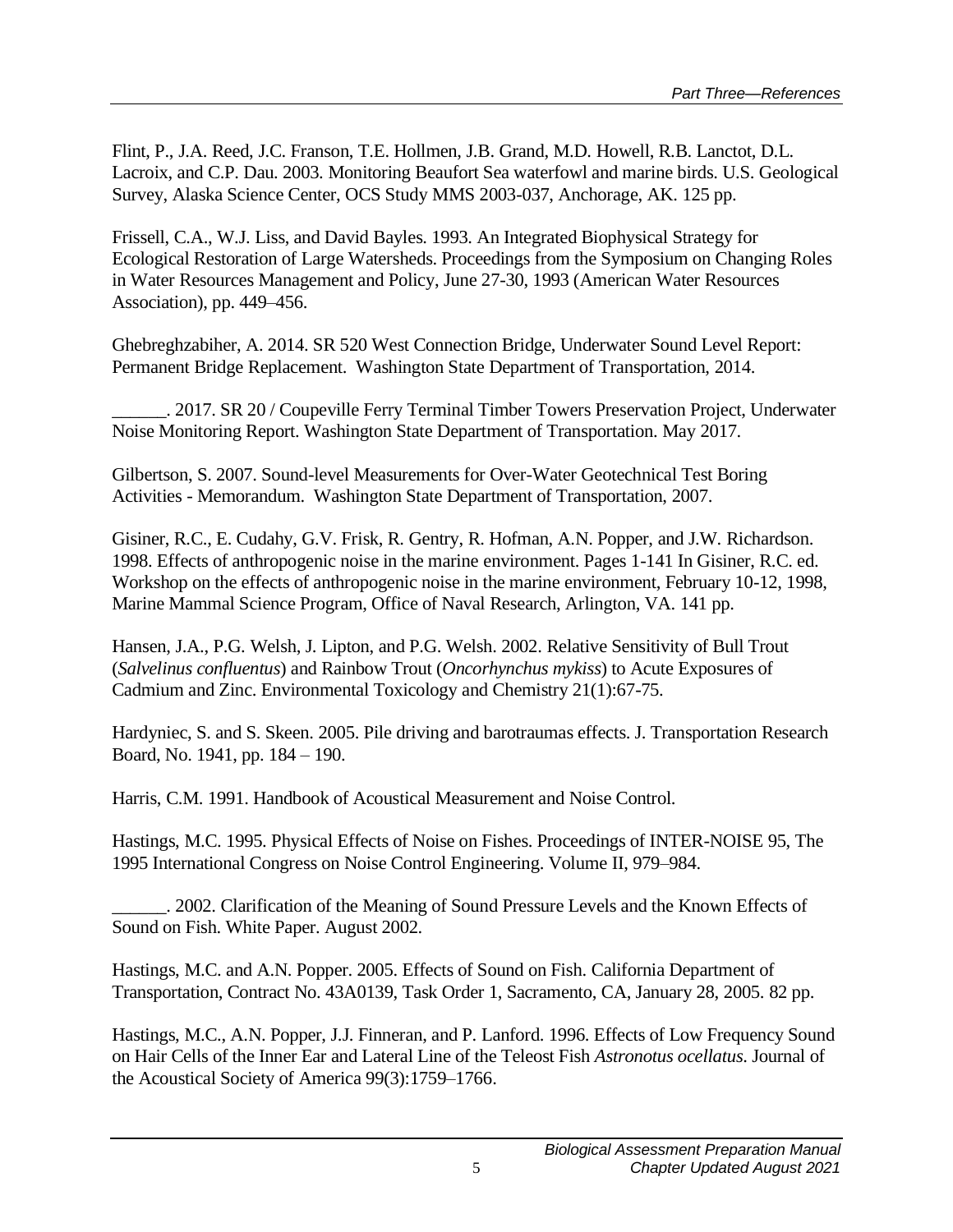Hawkins, A.D. and A.D.F. Johnstone. 1978. The Hearing of Atlantic Salmon, *Salmo salar*. J. Fish. Biol. 13:655–673.

Hayes, M.C., T.F. Marhaba, N.W. Agnoli, and D.M. Lackey. 1996. Evaluation of Highway Runoff Pollution Control Devices. New Jersey Department of Transportation, Final Report Task Order #43, Project 7620. 45 p.

Heathershaw, A.D., P.D. Ward, and A.M. David. 2001. The Environmental Impact of Underwater Sound. Proc. I.O.A. Vol. 23(4):1–13.

Herbert, D.W., J.S. Alabaster, M.C. Dart, and R. Lloyd. 1961. The effect of china-clay wastes on trout streams. International Journal of Air and Water Pollution 5:56-74.

Illingworth and Rodkin, Inc. 2001. Noise and Vibration Measurements Associated with the Pile Installation Demonstration Project for the San Francisco-Oakland Bay Bridge East Span, Final Data Report, Task Order 2, Contract No. 43A0063.

Illingworth and Rodkin. 2010. Underwater Sound Levels Associated with Driving Steel Piles for the State Route 520 Bridge Replacement and HOV Project Pile Installation Test Program. Washington State Department of Transportation.

Jasco Research Ltd. 2005. Sound pressure and particle velocity measurements from marine pile driving at Eagle Harbor maintenance facility, Bainbridge Island WA.

Jensen, D.W., Steel, E.A., Fullerton, A.H. and Pess, G.R., 2009. Impact of fine sediment on egg-tofry survival of Pacific salmon: a meta-analysis of published studies. Reviews in Fisheries Science, 17(3), pp.348-359.Jorgensen, J.K. and E.C. Gyselman. 2009. Hydroacoustic measurements of the behavioral response of arctic riverine fishes to seismic airguns. Journal of the Acoustical Society of America. 126(3): 1598.

Kastak, D.B., Southall, R., R. Schustermand, and C. Reichmuth-Kastak. 2005. Underwater temporary threshold shift in pinnipeds: Effects of noise level and duration. Journal of the Acoustical Society of America. 118:3154-3163.

Kayhanian, M., A. Singh, C. Suverkropp, and S. Borroum. 2003. Impact of annual average daily traffic on highway runoff pollutant concentrations. Journal of Environmental Engineering 129(11):975-990.

Kerwin, J. and T.S. Nelson, editors. 2000. Habitat Limiting Factors and Reconnaissance Assessment Report, Green/Duwamish and Central Puget Sound Watersheds (WRIA 9 and Vashon Island). Washington State Conservation Commission and the King County Department of Natural Resources, Seattle, Washington (December 2000). 770 p. [<http://your.kingcounty.gov/dnrp/library/2000/kcr728/vol1/cover/Acknowledgements.pdf>](http://your.kingcounty.gov/dnrp/library/2000/kcr728/vol1/cover/Acknowledgements.pdf).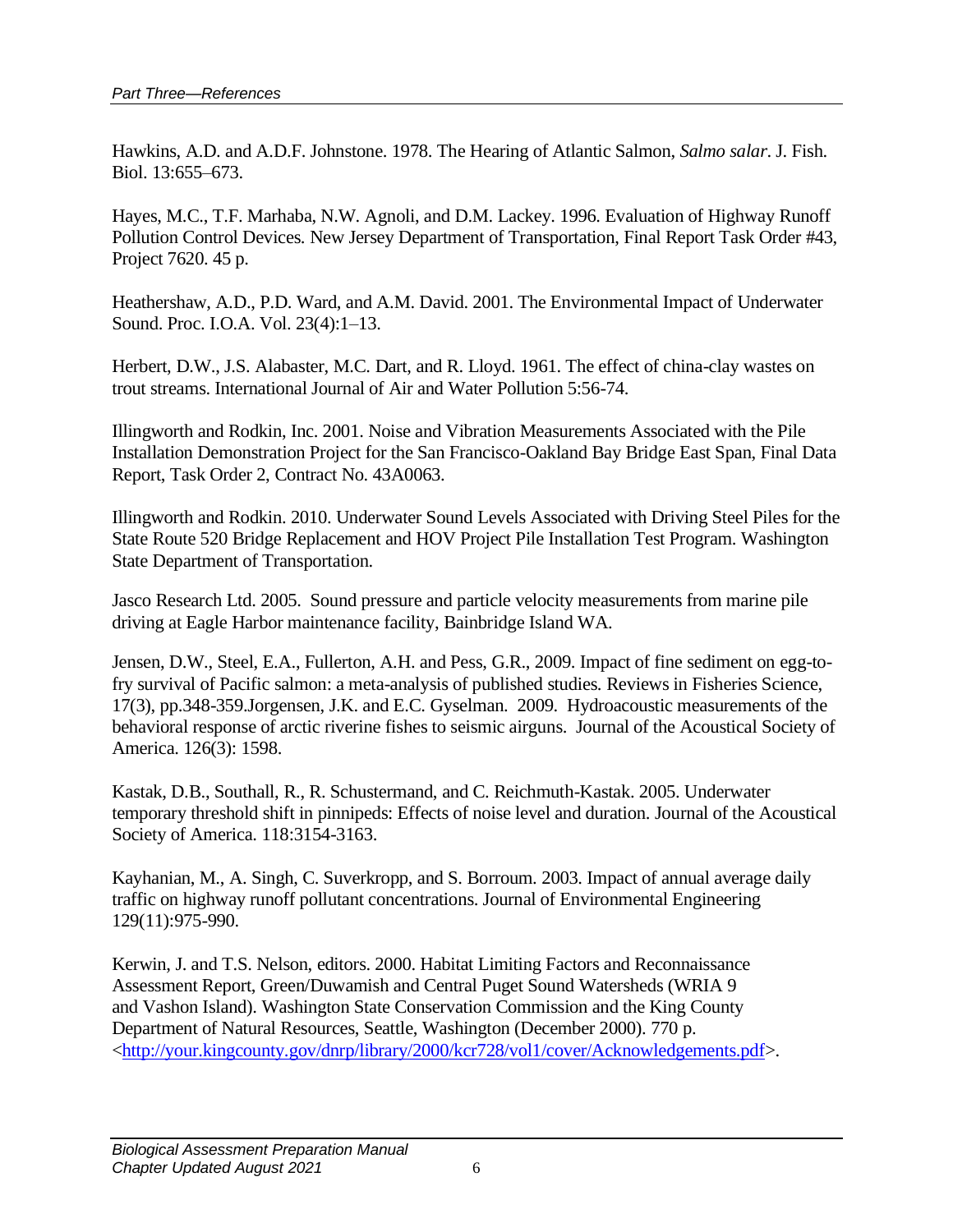Knudsen F.R., P.S. Enger, and O. Sand. 1992. "Awareness reactions and avoidance responses to sound in juvenile Atlantic salmon, *Salmo salar L.*" *Journal of Fish Biology* 40:523-534.

Knudsen, F.R., C.B. Schreck, S.M. Knapp, P.S. Enger, and O. Sand. 1997. Infrasound produces flight and avoidance responses in Pacific juvenile salmonids. *Journal of Fish Biology* 51:824-829.

Lacroix, D.L., R.B. Lanctot, J.A. Reed, and T.L. McDonald. 2003. Effect of underwater seismic surveys on molting male Long-tailed Ducks in the Beaufort Sea, Alaska. Canadian Journal of Zoology 81:1862-1875.

Laughlin, J. 2004. Underwater Sound Levels Associated with Construction of the SR 240 Bridge on the Yakima River at Richland. Washington State Department of Transportation, 2004.

\_\_\_\_\_\_. 2005a. Underwater Sound Levels Associated with Pile Driving at the Bainbridge Island Ferry Terminal Preservation Project. Washington State Department of Transportation, 2005.

\_\_\_\_\_\_. 2005b. Underwater Sound Levels Associated with Restoration of the Friday Harbor Ferry Terminal. Washington State Department of Transportation. May 2005.

\_\_\_\_\_\_. 2005c. Underwater Sound Levels Associated with Pile Driving on the SR 24, I-82 to Keys Road Project- Yakima River. Washington State Department of Transportation, 2005.

\_\_\_\_\_\_. 2006a. Underwater Sound Levels Associated with Pile Driving at the Cape Disappointment Boat Launch Facility Wave Barrier Project. Washington State Department of Transportation. March 2006.

\_\_\_\_\_\_. 2006b. Underwater Sound Levels Associated with "Dry" Pile Driving at the Evans Creek Bridge on SR 202. Washington State Department of Transportation, 2006.

\_\_\_\_\_\_. 2007. Underwater Sound Levels Associated with Driving Steel and Concrete Piles Near the Mukilteo Ferry Terminal. Washington State Department of Transportation Underwater Noise Technical Report. March 30, 2007.

\_\_\_\_\_\_. 2009. Vashon Ferry Terminal Test Pile Project – Vibratory Pile Monitoring, Technical Memorandum. Washington State Department of Transportation. December 2009.

\_\_\_\_\_\_. 2010a. Underwater sound levels associated with driving steel piles at the Vashon ferry terminal. Washington State Department of Transportation Report.

\_\_\_\_\_\_. 2010b. Vashon Ferry Terminal Test Pile Project – Vibratory Pile Monitoring Technical Memorandum. Washington State Department of Transportation Technical Memorandum.

\_\_\_\_\_\_. 2010c. Underwater Sound Levels Associated with Driving Steel Piles at the Wahkiakum County Ferry Terminal. Washington State Department of Transportation. March 2010.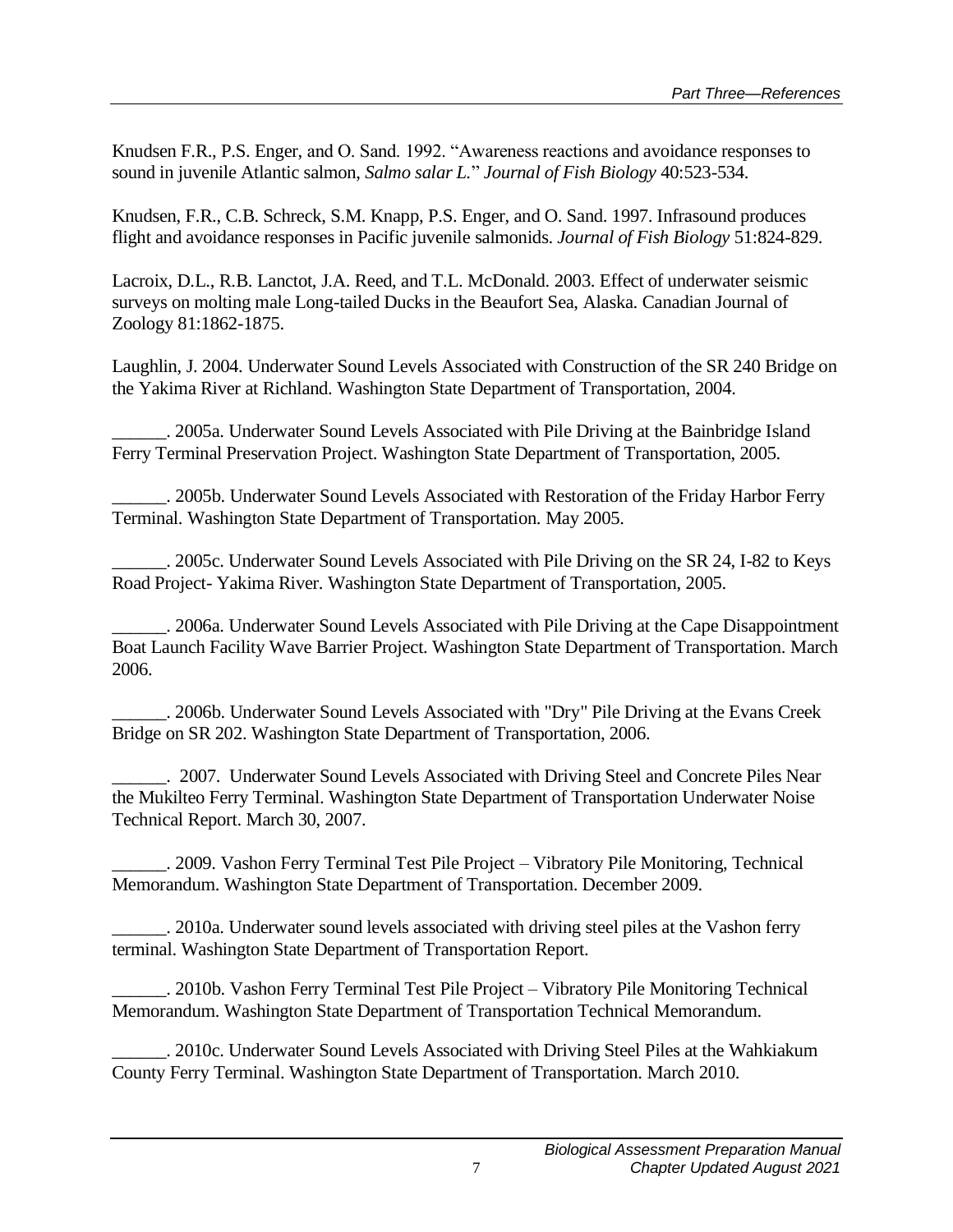\_\_\_\_\_\_. 2010d. Revised Friday Harbor Vibratory Pile Monitoring Technical Memorandum. Washington State Department of Transportation, 2010.

\_\_\_\_\_\_. 2010e. Keystone Ferry Terminal – Vibratory Pile Monitoring Technical Memorandum. Washington State Department of Transportation, 2010.

\_\_\_\_\_\_. 2010f. Manette Bridge Vibratory Pile Driving Noise Measurements – Technical Memorandum. Washington State Department of Transportation, 2010.

\_\_\_\_\_\_. 2011a. Underwater Sound Levels Associated with Driving 72-inch Steel Piles at the SR 529 Ebey Slough Bridge Replacement Project. Washington State Department of Transportation.

\_\_\_\_\_\_. 2011b. Edmonds Ferry Terminal – Vibratory Pile Monitoring Technical Memorandum. Washington State Department of Transportation, 2011.

\_\_\_\_\_\_. 2011c. Port Townsend Dolphin Timber Pile Removal - Vibratory Pile Monitoring Technical Memorandum. Washington State Department of Transportation, 2011.

\_\_\_\_\_\_. 2012a. Underwater Vibratory Sound Levels from a Steel and Plastic on Steel Pile Installation at the Anacortes Ferry Terminal. Washington State Department of Transportation, 2012.

\_\_\_\_\_\_. 2012b. Seattle Ferry Terminal: Underwater Vibratory Sound Levels from a Battered Pile Installation at the Seattle Colman Dock. Washington State Department of Transportation, 2012.

\_\_\_\_\_\_. 2016. Underwater Sound Level Report: Puyallup River Bridge at I-5. Washington State Department of Transportation. Available at: <http://www.wsdot.wa.gov/environment/technical/disciplines/air-quality-noise-energy>

\_\_\_\_\_\_. 2017a. Email from J. Laughlin (WSDOT) to J. Dreier (WSDOT) on October 11, 2017.

\_\_\_\_\_\_. 2017b. Edmonds – Kingston: Vibratory Driving Monitoring of a Dolphin Pile Reset Operation. Washington State Department of Transportation, 2017.

\_\_\_\_\_\_. 2017c. Underwater Sound Level Report: I-90 Keechelus Lake Avalanche Bridge Blasting. Washington State Department of Transportation, 2017.

\_\_\_\_\_\_. 2018. Underwater Sound Level Report: I-90 Keechelus Lake Avalanche Bridge Blasting, 2017. Washington State Department of Transportation, 2018.

\_\_\_\_\_\_. 2019a. Bainbridge / Fauntleroy: Vibratory Driving Monitoring of H-Piles. Prepared by Washington State Department of Transportation, 2019.

\_\_\_\_\_\_. 2019b. Compendium of Background Sound Levels for Ferry Terminals in Puget Sound. Prepared by Washington State Department of Transportation, 2019.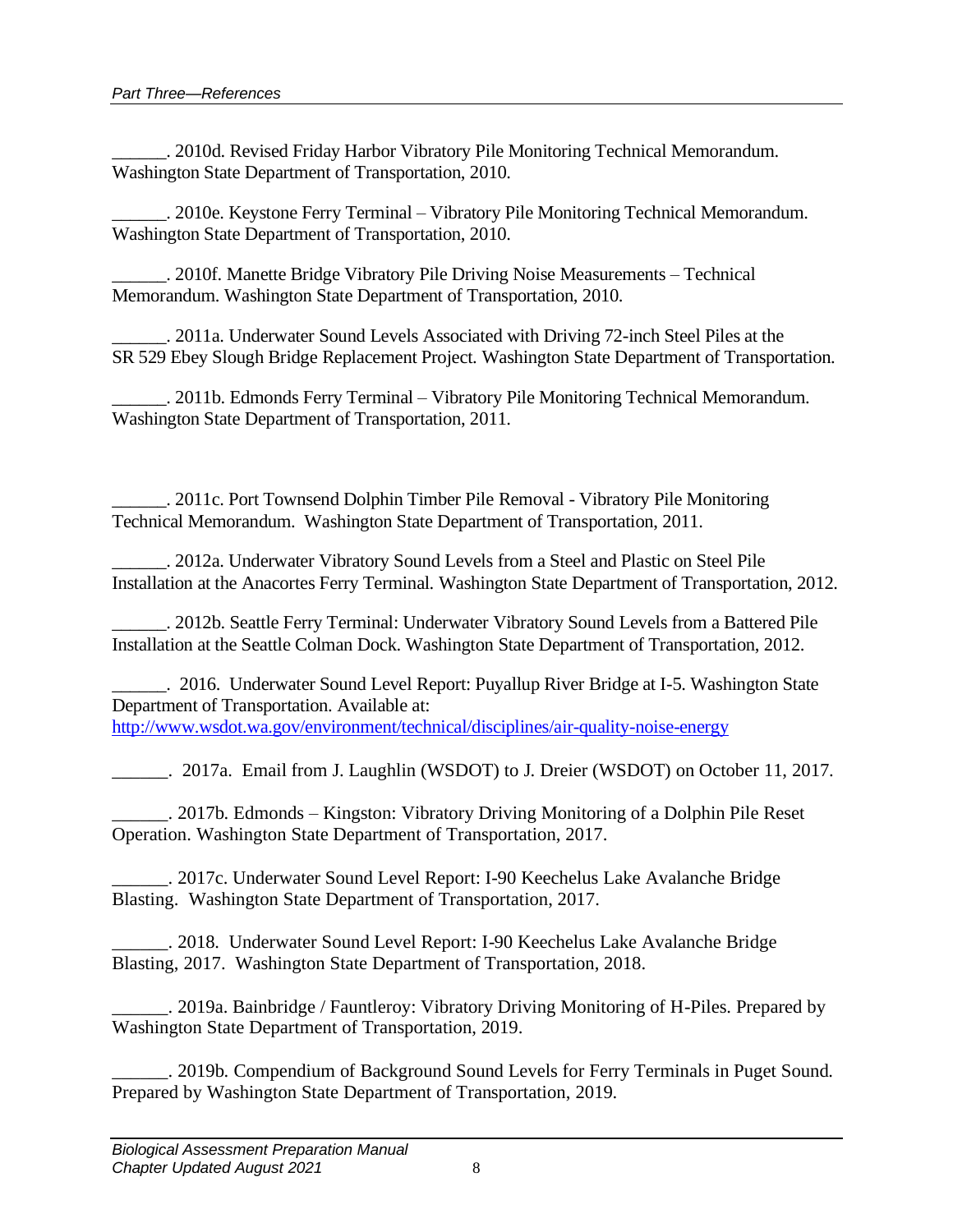\_\_\_\_\_\_. 2019c. I-90 Bridge Resurfacing Project: Underwater Noise Monitoring Report, Part 2. Prepared by Washington State Department of Transportation, 2019.

Lee, D.C., J.R. Sedell, B.E. Rieman, R.F. Thurow, J.E. Williams and others. 1997. Chapter 4: Broadscale Assessment of Aquatic Species and Habitats. In T.M. Quigley and S.J. Arbelbide eds. An Assessment of Ecosystem Components in the Interior Columbia Basin and Portions of the Klamath and Great Basins Volume III. U.S. Department of Agriculture, Forest Service, and U.S. Department of Interior, Bureau of Land Management, Gen Tech Rep PNW-GTR-405.

Lloyd, D.S., J.P. Koenings, and J.D. LaPerriere. 1987. Effects of turbidity in fresh waters of Alaska. North American Journal of Fisheries Management 7:18-33.

Longmuir, C. and T. Lively. 2001. Bubble Curtain Systems for Use During Marine Pile Driving. Produced by Fraser River Pile & Dredge, Ltd.

MacGillivray, A., E. Ziegler, and J. Laughlin. 2007. Underwater acoustic measurements from Washington State Ferries 2006 Mukilteo Ferry Terminal Test Pile Project. Technical report prepared by JASCO Research, LTD for Washington State Ferries and Washington State Department of Transportation. 27 pp.

Magnoni, L. 2006. SR 411, Lexington Bridge Underwater Noise Monitoring Results. Washington State Department of Transportation, 2006.

Magnoni, L., Escude, Maria Laura Musso, Laughlin, J. and Walker, M. 2014. SR 20 Port Townsend Ferry Terminal, Slip 1 Transfer Span Piles Underwater Sound Levels. Washington State Department of Transportation, 2014.

McCauley, R.D., J. Fewtrell, and A.N. Popper. 2003. High Intensity Anthropogenic Sound Damages Fish Ears. Acoustical Society of America 113(1).

Mueller, R. P., D. A. Neitzel, W.V. Mavros, and T. J. Carlson. 1998. Evaluation of low and high frequency sound for enhancing fish screening facilities to protect outmigrating salmonids. U.S. Dept. of Energy, Portland, Oregon. Project number 86-118.

National Marine Fisheries Service (NMFS). 1996. Making Endangered Species Act Determinations of Effect for Individual or Grouped Actions at the Watershed Scale.

\_\_\_\_\_\_. 1997. Fish Screening Criteria for Anadromous Salmonids. National Marine Fisheries Service, Northwest Region, Seattle, Washington.

\_\_\_\_\_\_. 2005a. Proposed Conservation Plan for Southern Resident Killer Whales (*Orcinus orca*). National Marine Fisheries Service, Northwest Region, Seattle, Washington. 183 pp.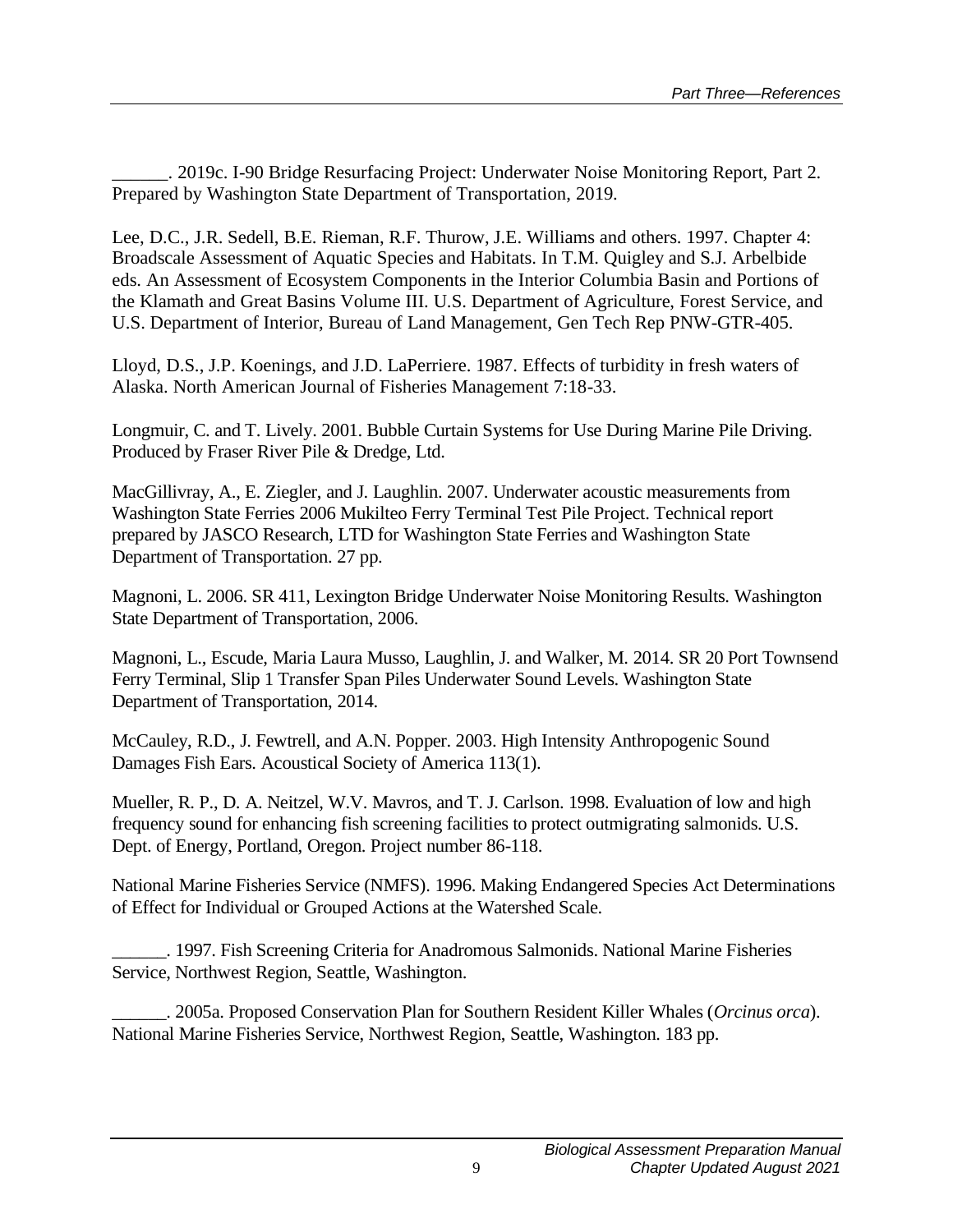\_\_\_\_\_\_. 2005b. Assessment of acoustic exposures on marine mammals in conjunction with USS Shoup active sonar transmissions in the eastern Strait of Juan de Fuca and Haro Strait, Washington. 5, May 2003. NMFS Office of Protected Resources, Silver Spring, MD

\_\_\_\_\_\_. 2011. Anadromous Salmonid Passage Facility Design. NMFS, Northwest Region, Portland, Oregon.

\_\_\_\_\_\_. 2012a. Guidance Document: Data Collection Methods to Characterize Impact and Vibratory Pile Driving Source Levels Relevant to Marine Mammals. NMFS Northwest Region and Northwest Fisheries Science Center, Memorandum.\_\_\_\_\_\_. 2013. Programmatic Biological Opinion for the Washington State Department of Transportation Preservation, Improvement, and Maintenance Activities: January 2, 2013. (National Marine Fisheries Service Consultation Number 2012/00293)

\_\_\_\_\_\_. 2018. Manual for Optional User Spreadsheet Tool (Version 2.0) for: 2018 Technical Guidance for Assessing the Effects of Anthropogenic Sound on Marine Mammal Hearing (Version 2.0): Underwater Thresholds for Onset of Permanent and Temporary Threshold Shifts. Silver Spring, Maryland: Office of Protected Resources, National Marine Fisheries Service.

Newcombe, C.P. and J. Jensen. 1996. Channel suspended sediment and fisheries: a synthesis for quantitative assessment of risk and impact. North American Journal of Fisheries Management 16:693-727.

Niyogi, S., P. Couture, G. Pyle, D.G. McDonald, and C.M. Wood. 2004. Acute cadmium biotic ligand model characteristics of laboratory-reared and wild yellow perch (*Perca flavescens*) relative to rainbow trout (*Oncorhynchus mykiss*). Canadian Journal of Fisheries and Aquatic Sciences 61(6):942-953.

Nuttall, P.M. and G.H. Bilby. 1973. The effect of china-clay wastes on stream invertebrates. Environmental Pollution 5:77-86.

Olsen, K. 1969. A comparison of acoustic threshold in cod with recordings of ship noise. FAO Fish. Rep., 62(2): 431438.

\_\_\_\_\_\_1971. Influence of vessel noise on behaviour of herring. *In* Modern fishing gear of the world, 3: 291-294. Ed. by H. Kristjonsson. Fishing News Books Ltd., for FAO.

Orr, J. W., M. A. Brown, and D. C. Baker. 2000. Guide to rockfishes (Scorpaenidae) of the genera Sebastes, Sebastolobus, and Adelosebastes of the Northeast Pacific Ocean, second edition. U.S. Dep. Commer., NOAA Tech. Memo. NMFS-AFSC-117, 47 p.

Overton, C.K., J.D. McIntyre, R. Armstrong, S.L. Whitewell, and K.A. Duncan. 1995. User's guide to fish habitat: descriptions that represent natural conditions in the Salmon River Basin, Idaho. U.S. Department of Agriculture, Forest Service, Intermountain Research Station, Gen Tech. Rep. INT-GTR-322.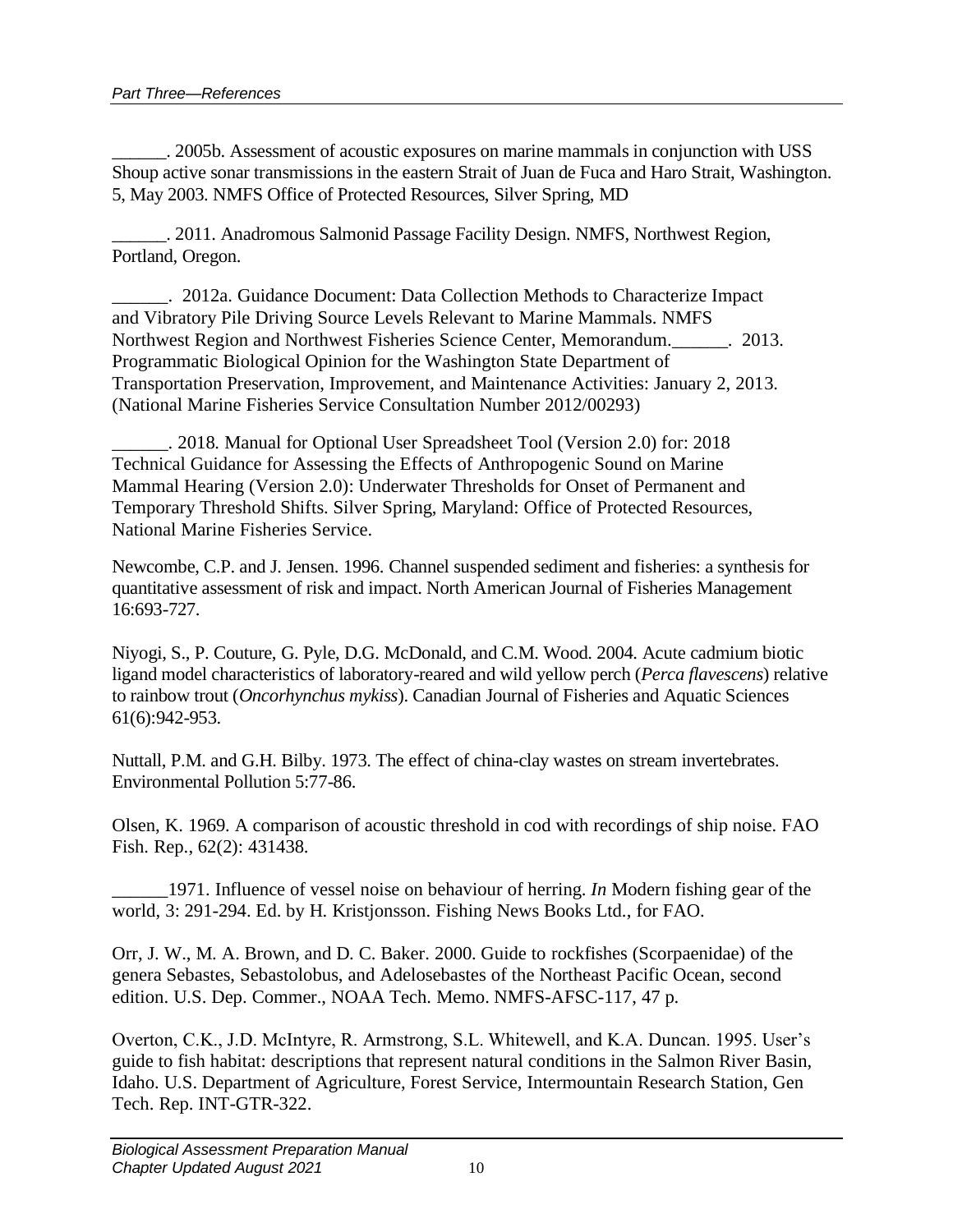Overton, C.K., S.P. Wollrab, B.C. Roberts, and M.A. Radko. 1997. R1/R4 (Northern/Intermountain regions) Fish and Fish Habitat Standard Inventory Procedures Handbook. U.S. Department of Agriculture, Forest Service, Intermountain Research Station, Gen Tech. Rep. INT-GTR-346.Pacific Fishery Management Council (PFMC). 2008. Pacific Coast Groundfish Management Plan for the California, Oregon, and Washington Groundfish Fishery as Amended through Amendment 19. PFMC, Portland, OR. 155 p.

\_\_\_\_\_\_. 2016. Pacific Coast Salmon Fishery Management Plan for Commercial and Recreational Salmon Fisheries off the Coasts of Washington, Oregon, and California as Amended through Amendment 19. PFMC, Portland, OR. 91 p.

\_\_\_\_\_\_. 2018. CoastalSpecies Fishery Management Plan as Amended through Amendment 16. PFMC, Portland, OR. 49 p.

Pater, L.D., D.K. Delaney, T.J. Hayden, B. Lohr, and R. Dooling. 1999. Assessment of Training Noise Impacts on the Red-Cockaded Woodpecker: Preliminary Results. CERL Tech. Rept. 99/51. U.S. Army Corps of Engineers, Construction Engineering Research Laboratory, Champaign, Illinois.

Pearson, S. F., and B. Altman. 2005. Rangewide Streaked Horned Lark (Eremophila alpestris strigata) Assessment and Preliminary Conservation Strategy. Washington Department of Fish and Wildlife, Olympia, Washington. 25 pp.

Pearson, S. F. and M. Hopey. 2005. Streaked horned lark nest success, habitat selection, and habitat enhancement experiments for Puget lowlands, coastal Washington and Columbia River islands. Natural Areas Program Report 2005-1. Washington Dept. of Natural Resources. Olympia, WA.

\_\_\_\_\_\_. 2004. Streaked horned lark inventory, nesting success and habitat selection in the Puget lowlands of Washington. Natural Areas Program Report 2004-1. Washington Department of Natural Resources. Olympia, WA. 36 pp.

Peterson, C.H., S.D. Rice, J.W. Short, R. Eisler, J.L. Bodkin, B.E. Ballachey, and D.B. Irons. 2003. Long-term ecosystem response to the Exxon Valdez oil spill. Science 302(5653):2082-2086.

Playle, R.C. 2004. Using multiple metal-gill binding models and the toxic unit concept to help reconcile multiple-metal toxicity results. Aquatic Toxicology 67(4):359-370.

Popper, A.N. and N.L. Clarke. 1976. The Auditory System of the Goldfish (*Carassius auratus*): Effects of Intense Acoustic Stimulation. Comp. Biochem. Physiol. 53:11–18.

Popper, A.N. and R.R. Fay. 1973. Sound Detection and Processing by Teleost Fishes: Critical Review. Journal of the Acoustical Society of America 53(6):1515–1529.

\_\_\_\_\_\_. 1993. Sound Detection and Processing by Fish: A Critical Review and Major Research Questions. Brain Behavior and Evolution 41:14–39.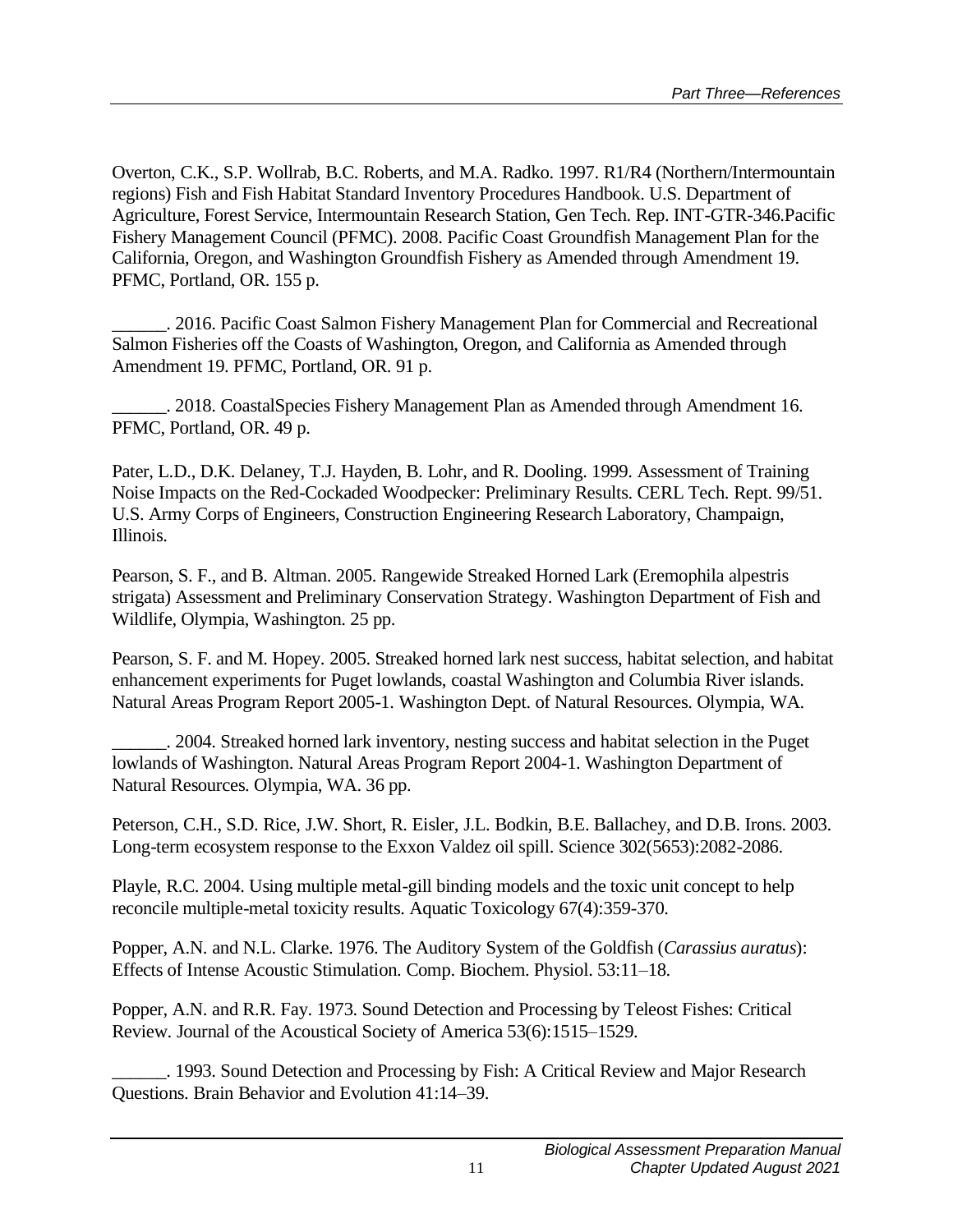Popper, A.N., M.E. Smith, P.A. Cott, B.W. Hanna, A.O. MacGillivray, M.E. Austin, and D.A. Mann. 2005. Effects of Exposure to Seismic Airgun Use on Hearing of Three Fish Species. J. Acoust. Soc. Am. 117(6):3958–3971.

Reed, R.D. and S.T. Elliot. 1972. Effects of Logging on Dolly Varden. Alaska Department of Fish and Game, Division of Sport Fisheries, Project F-9-4, Job RV-B, Juneau, Alaska.

Rieman, B.E. and J.D. McIntyre. 1993. Demographic and habitat requirements for conservation of bull trout. USDA Forest Service, Intermountain Research Station, Boise, ID.

Rieman, B.E. and D.L. Meyers. 1997. Use of redd counts to detect trends in bull trout (*Salvelinus confluentus*) populations. Conservation Biology 11(4): 1015-1018.

Reinhall, P.G. and P. H. Dahl. 2011. Underwater Mach wave radiation from impact pile driving: theory and observation. Journal of the Acoustical Society of America 130:1209-1216.

Reyff, J.A. 2006. Russian River Bridge at Geyserville: Underwater sound measurement data for driving permanent 48-inch CISS piles. Illingworth and Rodkin, Inc., Petaluma, California.

Reyff, J.A., P. Donavan, and C.R. Green Jr. 2002. Underwater Sound Levels Associated with Construction of the Benicia-Martinez Bridge. Produced by Illingworth and Rodkin, Inc., Petaluma, California.

\_\_\_\_\_\_. 2003. Underwater Sound Levels Associated with Seismic Retrofit Construction of the Richmond-San Rafael Bridge. Produced by Illingworth & Rodkin, Inc., and Greeneridge Sciences under contract to the California Department of Transportation.

Ryals, B.M., R.J. Dooling, E. Westbrook, M.L. Dent, A. MacKenzie, and O.N. Larsen. 1999. Avian species differences in susceptibility to noise exposure. Hearing Research. 131:71-88.

SAIC. 2011. Environmental sound panel for marbled murrelet underwater noise injury threshold. Science Applications International Corporation, Bothwell, Washington, August 31, 2011. 38 pp.

Saunders, J. and R. Dooling. 1974. Noise-induced threshold shift in the parakeet (*Melopostittacus undulatus*). Proceedings of the National Academy of Science USA. 71:1962-1965.

Scholz, N.L., Myers, M.S., McCarthy, S.G., Labenia, J.S., McIntyre, J.K., Ylitalo, G.M., Rhodes, L.D., Laetz, C.A., Stehr, C.M., French, B.L. and McMillan, B., 2011. Recurrent die-offs of adult coho salmon returning to spawn in Puget Sound lowland urban streams. PloS ONE, 6(12), e28013.

Schueler, T.R. 1987. Controlling Urban Runoff: A practical manual for planning and design of urban BMPs. Metropolitan Washington Council of Governments, Washington, D.C. 275 p.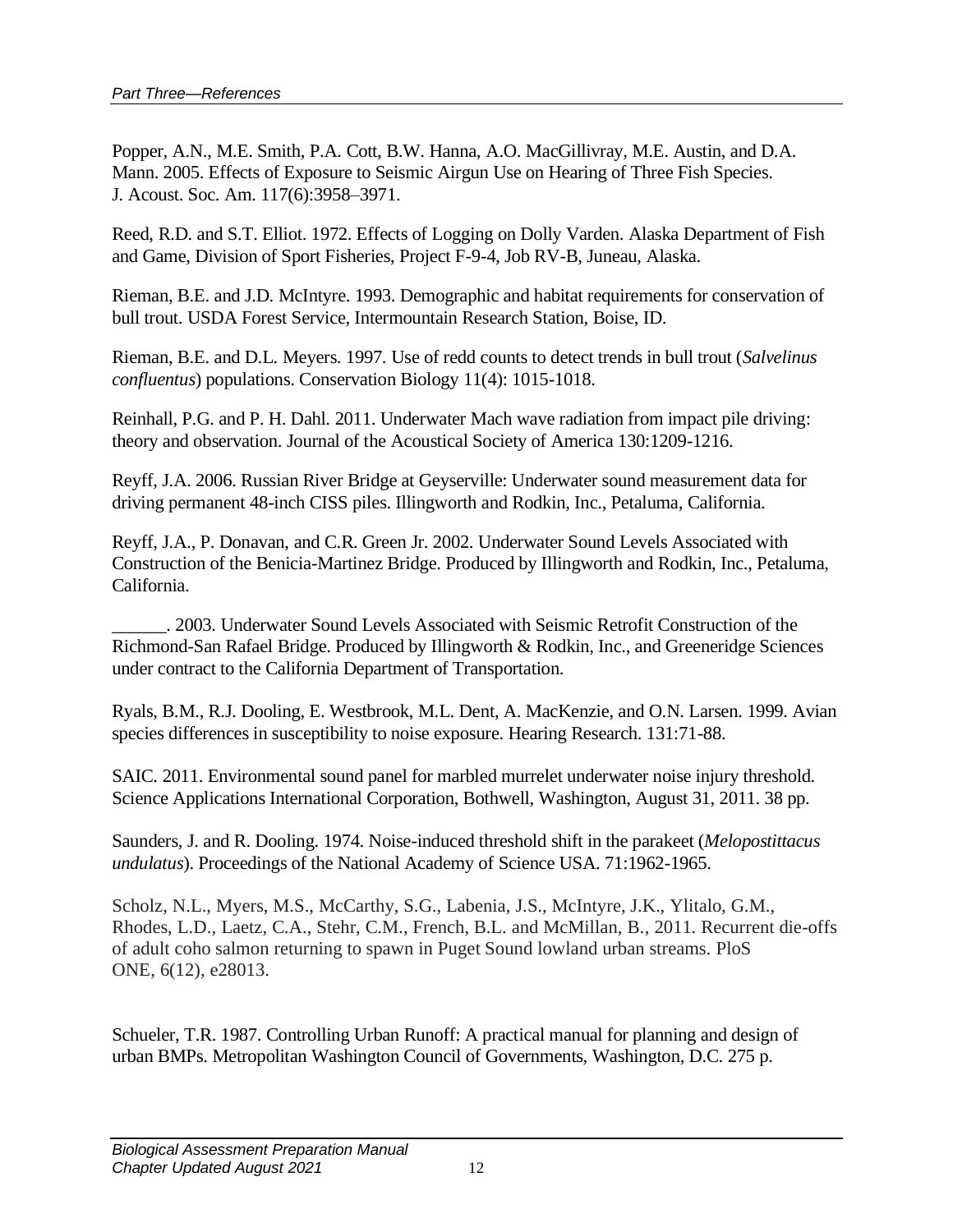Servizi, J.A. and D.W. Martens. 1991. Effect of temperature, season, and fish size on acute lethality of suspended sediments to coho salmon (*Oncorhynchus kisutch*). Canadian Journal of Fisheries and Aquatic Sciences 48:493-497.

Sexton, T. 2007. Underwater Sound Levels Associated with Pile Driving during the Anacortes Ferry Terminal Dolphin Replacement Project. Washington State Department of Transportation, 2007.Shepard, B.B., K.L. Pratt, and P.J. Graham. 1984. Life Histories of Westslope Cutthroat and Bull Trout in the Upper Flathead River Basin, MT. U.S. Environmental Protection Agency report. Contract No. R008224-01-5.

Sigler, J.W., T.C. Bjornn, and F.H. Everest. 1984. Effects of chronic turbidity on density and growth of steelheads and coho salmon. Transactions of the American Fisheries Society 113:142-150.

Soderberg, P. 2016a. Underwater Sound Level Report: SR 520 West Approach Bridge North (WABN). Washington State Department of Transportation, 2016.

\_\_\_\_\_\_. 2016b. Underwater Sound Level Report: Vashon Test Pile Project 2016. Washington State Department of Transportation. March 2016.

Soderberg and Laughlin. 2016a. WSF Colman Dock Test Pile Project, Underwater sound Level Report: Colman Dock Test Pile Project 2016. Washington State Department of Transportation. June 2016.

\_\_\_\_\_\_. 2016b. Keechelus Lake Underwater Background Sound Measurement Results – Technical Memorandum. Washington State Department of Transportation, 2016.

Southall, B.L., A.E. Bowles, W.T. Ellison, J.J. Finneran, R.L. Gentry, C.R. Green Jr., D. Kastak, D.R. Ketten, J.H. Miller, P.E. Nachtigall, W.J. Richardson, J.A. Thomas, and P.L. Tyack. 2007. Marine mammal noise exposure criteria: Initial scientific recommendations. Aquatic. Mammals. 33:414-521.

Speich, S. M. and T. R. Wahl. 1989. Catalog of Washington Seabird Colonies. OCS Study, MMS 89-0054, Biological Report 88(6), USDI, Fish and Wildlife Service, Washington, D.C.

Spence, B.C., G.A. Lomnicky, R.M. Hughes, and R.P. Noviztki. 1996. An Ecosystem Approach to Salmonid Conservation. Prepared by ManTech Environmental Research Services, Inc., Corvallis, Oregon, for National Marine Fisheries Service, Publication TR-4501-96-6057, Portland, Oregon (December 1996). 356 p.

[http://www.westcoast.fisheries.noaa.gov/publications/reference\\_documents/the\\_mantech\\_report.ht](http://www.westcoast.fisheries.noaa.gov/publications/reference_documents/the_mantech_report.html) [ml](http://www.westcoast.fisheries.noaa.gov/publications/reference_documents/the_mantech_report.html)

Stemp, R. 1985. Observations on the effects of seismic exploration on seabirds. Pages 217-233 In Canada Oil and Gas Lands Administration.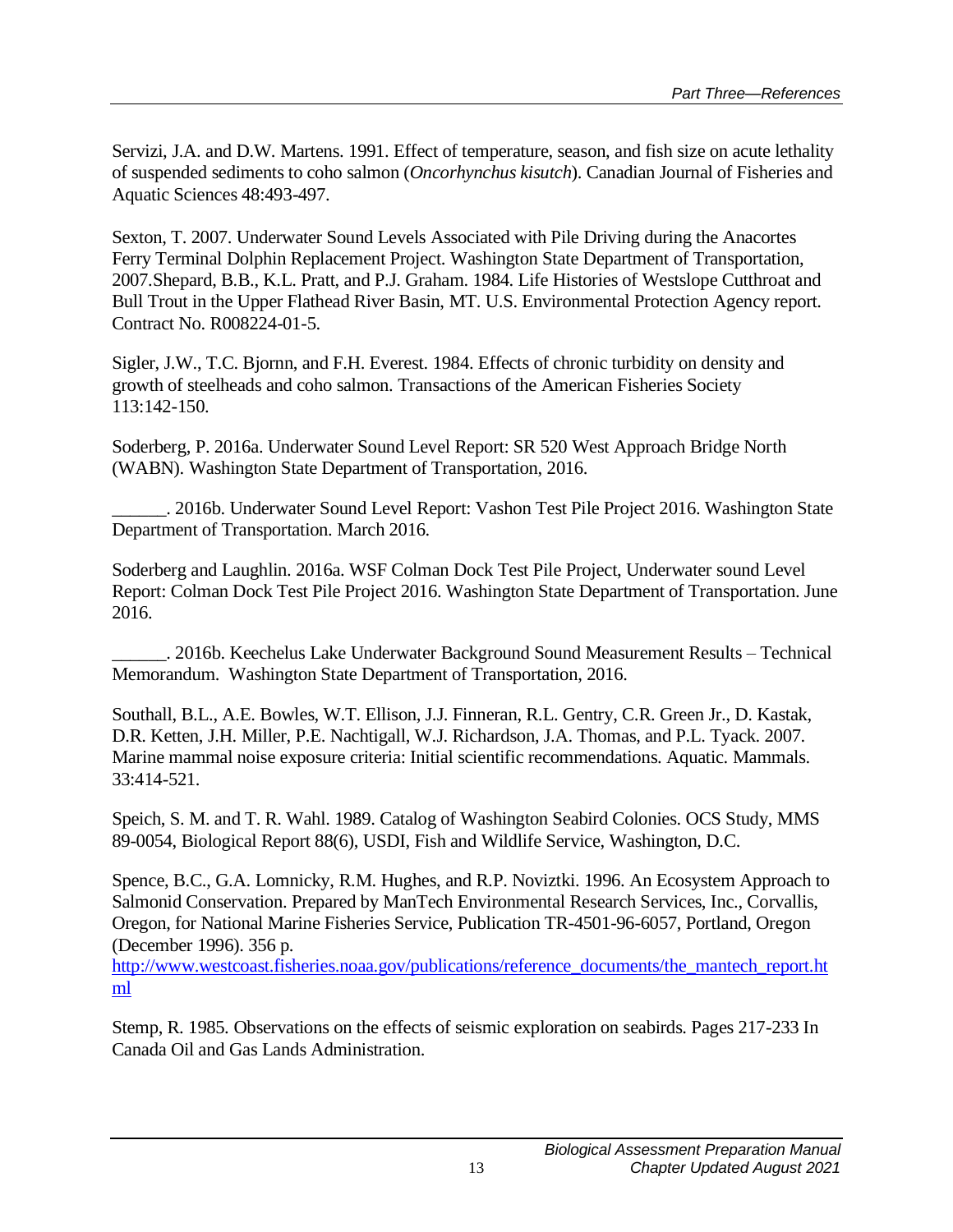Stocker, Michael. 2002. Fish Mollusks and other Sea Animals, and the Impact of Anthropogenic Noise in the Marine Acoustical Environment. Michael Stocker Associates for Earth Island Institute.

Szymanski, M.D., D.E. Bain, K. Kiehl, S. Penninton, S. Wong, and K.R. Henry. 1999. Killer whale (*Orcinus orca*) hearing: Auditory brainstem response and behavioral audiograms. Journal of the Acoustical Society of America. 106(2):1134-1141.

Thomsen, F.K, Ludemann, R. Kafemann, and W. Piper. 2006. Effects of offshore wind farm noise on marine mammals and fish. Cowrie, Ltd., Hamburg, Germany.

Thorson, P. and J.A. Reyff. 2003. Marine mammal and acoustic monitoring for the eastbound structure. San Francisco – Oakland Bay Bridge East Span Seismic Safety Project. Report submitted for Incidental Harassment Authorization issued November 14, 2003, to Caltrans.

Tian, Z., Zhao, H., Peter, K.T., Gonzalez, M., Wetzel, J., Wu, C., Hu, X., Prat, J., Mudrock, E., Hettinger, R. and Cortina, A.E., 2021. A ubiquitous tire rubber–derived chemical induces acute mortality in coho salmon. Science, 371(6525), pp.185-189.

Turnpenny, A.W.H., K.P. Thatcher, and J.R. Nedwell. 1994. The Effects on Fish and Other Marine Animals of High-Level Underwater Sound. Report FRR 127/94. Fawley Aquatic Research Laboratory, Ltd., United Kingdom.

U.S. Army Corps of Engineers (COE). 2000 (revised May 2001). Phase I Programmatic Biological Evaluation for the State of Washington for Salmonid Species Listed or Proposed by the National Marine Fisheries Service and the U.S. Fish and Wildlife Service under the Endangered Species Act. U.S. Army Corps of Engineers. Available online at

<http://www.nws.usace.army.mil/Missions/CivilWorks/Regulatory/PermitGuidebook/EndangeredS pecies.aspx>.

\_\_\_\_\_\_. 2001 (revised in July 2002). Phase II Programmatic Biological Evaluation for Habitat Restoration/Rehabilitation Activities in the State of Washington for Species Listed or Proposed by National Marine Fisheries Service and U.S. Fish and Wildlife Service under the Endangered Species Act. U.S. Army Corps of Engineers. Available online at < http://www.nws.usace.army.mil/Missions/CivilWorks/Regulatory/PermitGuidebook/EndangeredSp ecies.aspx >.

U.S. Department of Transportation (USDOT). 1995. Highway Traffic Noise Analyses and Abatement: Policy and Guidance. U.S. Department of Transportation, Federal Highway Administration, Office of Environment and Planning, Noise and Air Quality Branch, Washington, D.C.

U.S. Fish and Wildlife Service (USFWS). 1998. A Framework to Assist in Making Endangered Species Act Determinations of Effect for Individual or Grouped Actions at the Bull Trout Subpopulation Watershed Scale. U.S. Fish and Wildlife Service.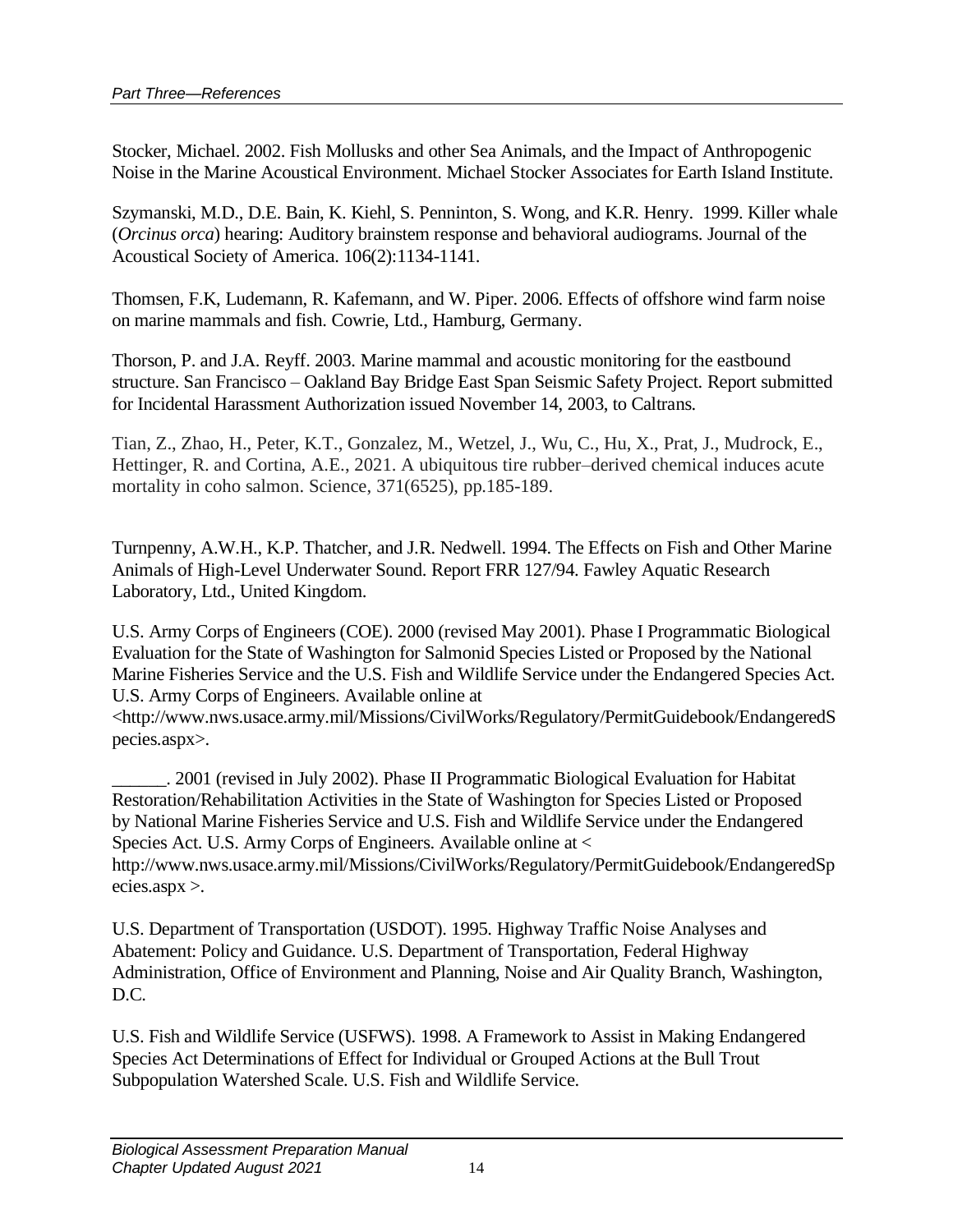\_\_\_\_\_\_. 2003. Biological Opinion and Letter of Concurrence for Effects to Bald Eagles, Marbled Murrelets, Northern Spotted Owls, Bull Trout, and Designated Critical Habitat for Marbled Murrelets and Northern Spotted Owls from Olympic National Forest Program of Activities for August 5, 2003, to December 31, 2008. (USFWS Reference: 1-3-03-F-0833).

\_\_\_\_\_\_. 2011a. Biological Opinion for Second Explosives Handling Wharf at Naval Base Kitsap Bangor in Kitsap County, Washington. Western Washington Fish and Wildlife Office, Lacey, Washington, Novemebr 16, 2011. 137pp.

\_\_\_\_\_\_. 2011b. Final Summary Report: Environmental Science Panel for Marbled Murrelet Underwater Noise Injury Threshold. Prepared by: Science Applications International Corporation for U.S. Navy (NAVFAC Northwest), Lacey, Washington. June 27-29, 2011.

\_\_\_\_\_\_. 2013a. Biological Opinion for Effects to Northern Spotted Owls, Critical Habitat for Northern Spotted Owls, Marbled Murrelets, Critical Habitat for Marbled Murrelets, Bull Trout, and Critical Habitat for Bull Trout from Selected Programmatic Forest Management Activities March 25, 2013 to December 31, 2023 on the Olympic National Forest Washington. USFWS Reference: 13410-2009-F-0388. Washington Fish and Wildlife Office Lacey, Washington.

\_\_\_\_\_\_. 2013b. Conducting Masking Analysis for Marbled Murrelets and Pile Driving Projects. Presentation for WSDOT Biologists and Consultants. Presented by E. Teachout, November 19, 2013, Olympia, Washington.

\_\_\_\_\_\_. 2015. Statewide Programmatic Consultation for Washington State Department of Transportation: July 2, 2015. USFWS Reference: 01EWFW00-2014-F-0286, 01EWFW00-2014- FC-0287. Washington Fish and Wildlife Office, Lacey, Washington.

U.S. Forest Service (USFS). 1996. Explosives, Chainsaw, and Rock Drill Demonstration. U.S. Forest Service, Mt. Baker/Snoqualmie National Forest, North Bend, Washington. Unpublished Report by Charles Vandemoer.

Urick, R.J. 1983. Principles of Underwater Sound. Ch. 7 *In*: The Noise Background of the Sea. Peninsula Publishing, Los Altos, California.

Vagle, S. 2003. On the Impact of Underwater Pile Driving Noise on Marine Life. Canada DFO, Institute of Ocean Sciences, Ocean Science and Productivity Division.

Van Metre, P.C., B.J. Mahler, and E.T. Furlong. 2000. Urban sprawl leaves its PAH signature. Environmental Science and Technology 34(19):4064-4070.

Veirs, V. and S. Veirs. 2006. Average levels and power spectra of ambient sound in the habitat of southern resident orcas. Unpublished report to NOAA/NMFS/NWFSC. April 21, 2006.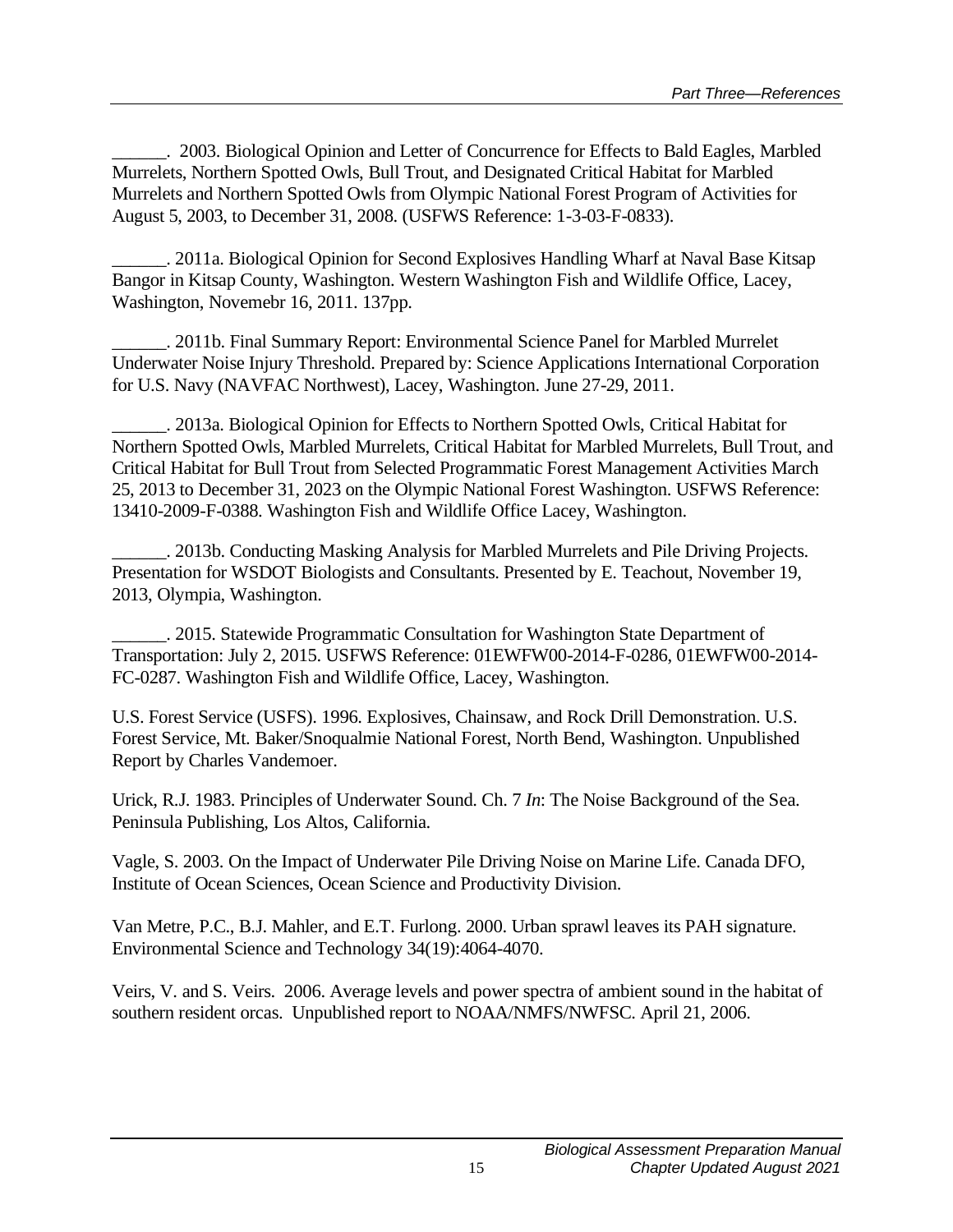Washington Conservation Commission. *Various dates*. Washington Conservation Commission 1999–2000 Limiting Factors Analysis reports for Washington state water resource inventory areas (WRIAs). Reports previously available online at < <http://scc.wa.gov/directory/> As of January 2016, web searches by WRIA appear to be only method to obtain these reports.

Washington Department of Fisheries. 1975. A Catalog of Washington Streams and Salmon Utilization, Volumes 1 (Puget Sound) and 2 (Coastal). Washington Department of Fisheries. November 1975.

Washington Department of Fish and Wildlife (WDFW). 1998. Aquatic Plants and Fish. APF-1-98. Washington Department of Fish and Wildlife. Available online at < https://wdfw.wa.gov/publications/00713/ >.

. 1999. Aquatic Habitat Guidelines white papers. Available online at  $\lt$ https://wdfw.wa.gov/conservation/habitat/planning/ahg/>

\_\_\_\_\_\_. 2000. Fishway Design Guidelines for Washington State. Washington Department of Fish and Wildlife. Available online at [<http://wdfw.wa.gov/hab/ahg/fishguid.pdf>](http://wdfw.wa.gov/hab/ahg/fishguid.pdf).

\_\_\_\_\_\_. 2000. Washington State Salmon and Steelhead Stock Inventory (SASSI) – Coastal Cutthroat Trout Appendix. Washington Department of Fish and Wildlife and Western Washington Treaty Tribes. Available online at [<http://wdfw.wa.gov/fish/sassi/cutthroat.pdf>](http://wdfw.wa.gov/fish/sassi/cutthroat.pdf).

\_\_\_\_\_\_. 2002. Salmonid Stock Inventory. Washington Department of Fish and Wildlife. Available online at agency interactive website: [<http://wdfw.wa.gov/fish/sasi/>](http://wdfw.wa.gov/fish/sasi/).

\_\_\_\_\_\_. 2002a. Integrated Streambank Protection Guidelines. Washington Department of Fish and Wildlife. Available online at < https://wdfw.wa.gov/publications/00046/ >.

\_\_\_\_\_\_. 2004. Washington State Salmon and Steelhead Stock Inventory (SASSI) – Bull Trout Appendix. Washington Department of Fish and Wildlife and Western Washington Treaty Tribes. Available online at <https://wdfw.wa.gov/publications/pub.php?id=00193>.

\_\_\_\_\_\_. 2013. Water Crossing Design Guidelines. Washington Department of Fish and Wildlife. Available online at < https://wdfw.wa.gov/publications/01501/>

\_\_\_\_\_\_. 2018. Gold and Fish. Rules for mineral prospecting and placer mining. Washington Department of Fish and Wildlife. Available online at < https://wdfw.wa.gov/licensing/mining/ >.

Washington State Department of Transportation (WSDOT). 1994. Field Note Sound Level Measurements, Friday Harbor Ferry Terminal Wingwall Replacement. Washington State Department of Transportation, Environmental Office, Olympia, Washington.

\_\_\_\_\_\_. 2004. Underwater Sound Levels Associated with Construction of the SR 240 Bridge on the Yakima River at Richland. Washington State Department of Transportation.